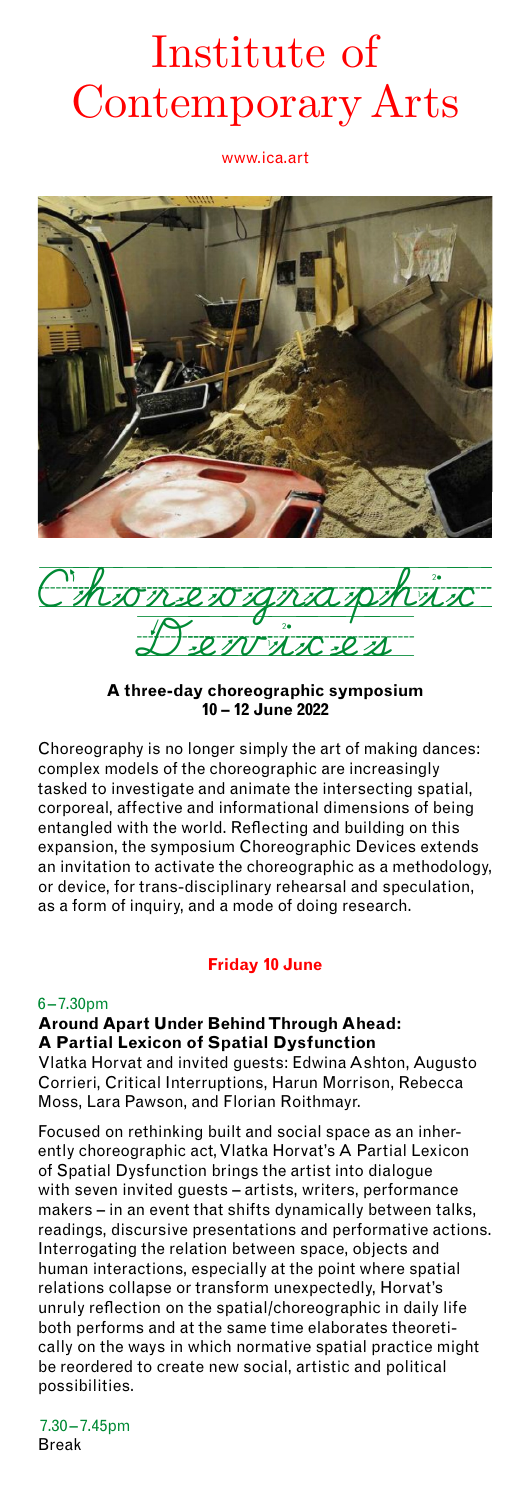# Institute of Contemporary Arts

www.ica.art

# 7.45 –8pm

**Welcoming Remarks by Murat Adash, Ofri Cnaani and Edgar Schmitz** 

# 8 – 9.30pm **André Lepecki and Irit Rogoff in conversation**

The dialogue intersects Lepecki's thinking into the kinetic and affective materialities and mobilizations within contemporary necropolitics with Rogoff's thinking through the 'not yet' as an attempt to wrestle thought from the imposition of reductive rhetorics of crisis. Drawing on their expansive research into choreography as a distribution of authorial power and advanced practice as a mode of knowledge production, their conversation starts to chart what it might mean to mobilize choreographic modes and models to register and enact difference.

# **Saturday 11 June**

# $12 - 1$ pm

# **Corpo/Realities I: Towards Documentary Choreography**

Ofri Cnaani in conversation with Samaneh Moafi and Arkadi Zaides

Corpo/Realities – A series of one-on-one encounters between theoreticians and practitioners that use embodied and spatial practices in order to question social, political, legal and technological realities.

# $1 - 1.30$ pm

Break

# 1.30 –2.30pm

**Corpo/Realities II: The Right to Bodily Integrity**  Ofri Cnaani in conversation with Sandra Noeth and Sarah Keenan

Corpo/Realities – A series of one-on-one encounters between theoreticians and practitioners that use embodied and spatial practices in order to question social, political, legal and technological realities.

 $2.30 - 3$ pm Break

# $3 - 6$ pm

# **Reversible Figures**

Murat Adash and Tavi Meraud with Georgia Sagri, Matthias Sperling, Starhawk and soap bubble

In this session, artists Murat Adash and Tavi Meraud together with a group of co-respondents, reflect on the phenomenon of camouflage to collectively reconfigure what are taken as fundamental distinctions – between self and environment, inside and outside, the real and the virtual, and the visible and invisible. Taking the form of an expanded performance-lecture, this session interweaves movement, voice, sound, projections and interactions that emerge from the present field of relations while scaffolding shifting affective and embodied encounters. In the shared space with the audience, the co-respondents transition between thresholds of perception and recognition, figures and grounds – gauging the outlines and beginning to palpate the edges of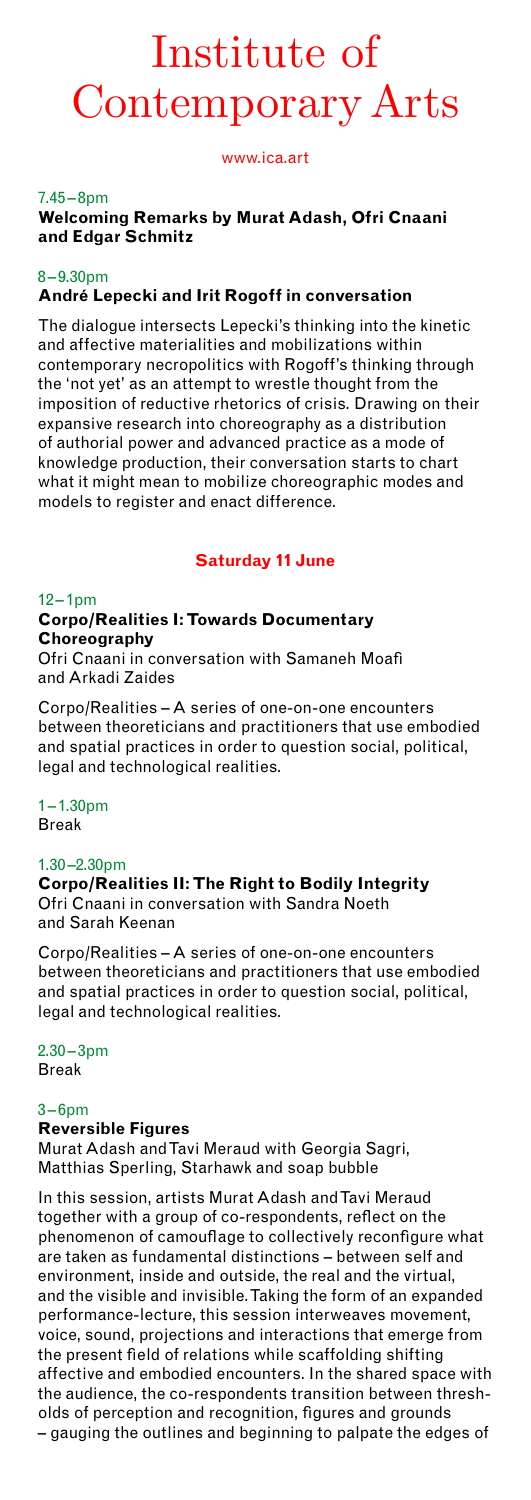# Institute of Contemporary Arts

# www.ica.art

a potential new co-becoming. Correspondences with artist Georgia Sagri, choreographer and artist Matthias Sperling, ecofeminist author and teacher Starhawk, and a traveling soap bubble establish a collective choreography that navigates space otherwise, beyond binaries, while thinking through questions such as: what does the body know that I do not? How does my body listen to what comes from you?

 $6 - 7$ pm Break

#### 7 – 10pm

# **Practical Encyclopaedia**

Lenio Kaklea with Lou Forster, Filipa Ramos and Daniela Perazzo.

From 2016 to 2019 choreographer Lenio Kaklea followed the streets and pathways of six peripheral European territories in order to encounter their permanent and temporary inhabitants. Over the course of her inquiry, she collected over six hundred intimate stories from people of different age, social background, language, practices and professions. The fruit of her meetings is gathered in Practical Encyclopedia. Detours, a multilingual publication and a choreographic stage work for four female performers and Ballad, a lecture demonstration. In this session for Choreographic devices, Lenio Kaklea together with art historian and curator Lou Forster, writer and curator Filipa Ramos and dance and performance theorist Daniela Perazzo will propose a series of lectures and processes on or derived from Practical Encyclopedia.

# **Sunday 12 June**

#### 12– 12.45pm **How Does Smoke Find its Destination?** Raimundas Malašauskas

Often evading a pre-established topic Raimundas Malašauskas sails into open language occasionally arriving to the most familiar places: sex, love and death. This time, in order to avoid such comical effects, he sticks to his own voice as a thinnest device holding things together. A voice and a smoke machine, in fact. 'But what is held together then' a voice could be heard on stage.

#### 12.45 –1.30pm

**this is an artwork / you are a community / this is for you / you are my material / this is a prison / leave when you want** A performance of keyon gaskin

 $1.30 - 2pm$ Break

# $2 - 4.30$ pm

#### **First Set of Entries Toward a Glossary of Choreographic Materialities**

D. Graham Burnett / Martin Hargreaves/ Edgar Schmitz/ Noémie Solomon

The glossary session is part of Schmitz' ongoing CHOREOGRAPHIC series concerned with the materialities of composite productions, the (dis-)articulation of movement and the affordances of infrastructural form.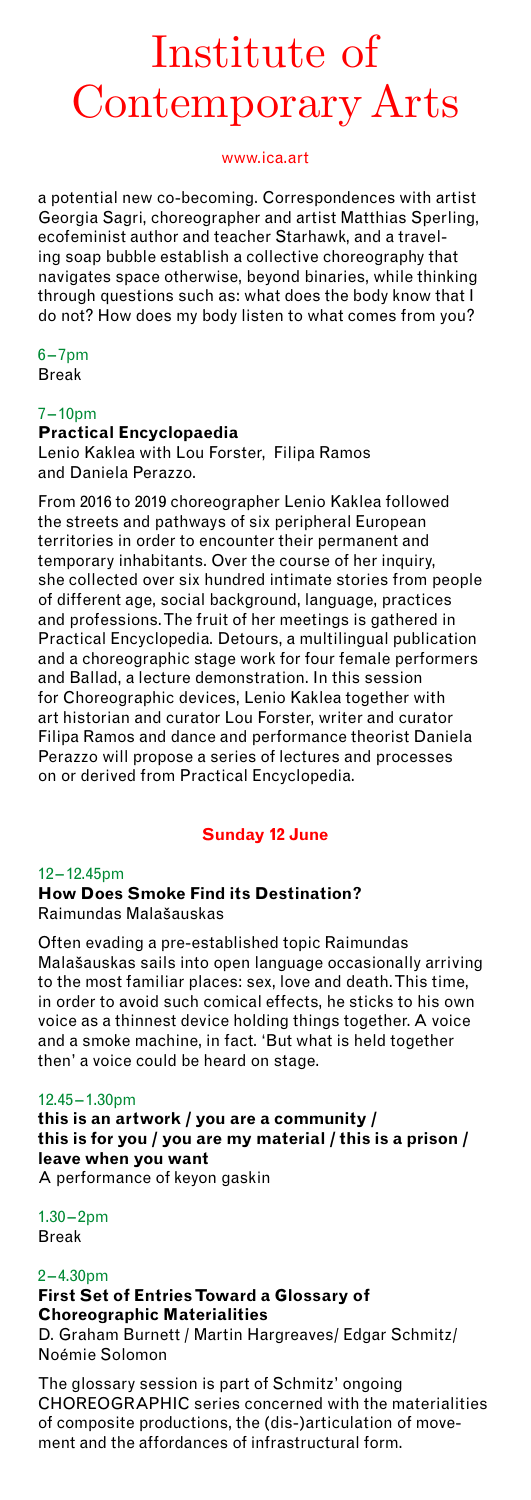# Institute of Contemporary Arts

www.ica.art

 $4.30 - 5$ pm Break

# $5 - 6$ pm

**Corpo/Realities III: AI temporalities and Indigenous AI**  Ofri Cnaani in conversation with Stamatia Portanova and Jason Edward Lewis

Corpo/Realities – A series of one-on-one encounters between theoreticians and practitioners that use embodied and spatial practices in order to question social, political, legal and technological realities.

6 – 6.30pm Break

#### 6.30 –8pm **Episode 2**  SERAFINE1369

The second in a series of oracular readings. A (de)composition in fragments that continues a research concerned with the unit of one minute.

Choreographic Devices was developed by Murat Adash, Ofri Cnaani and Edgar Schmitz in close dialogue with the ICA, London. It is generously supported by the Consortium for the Humanities and the Arts South-East England (CHASE). Choreographic Devices was made possible with additional support from the Art Department, Goldsmiths, University of London. The symposium is a new iteration of an event under the same title originally scheduled for March 2020.

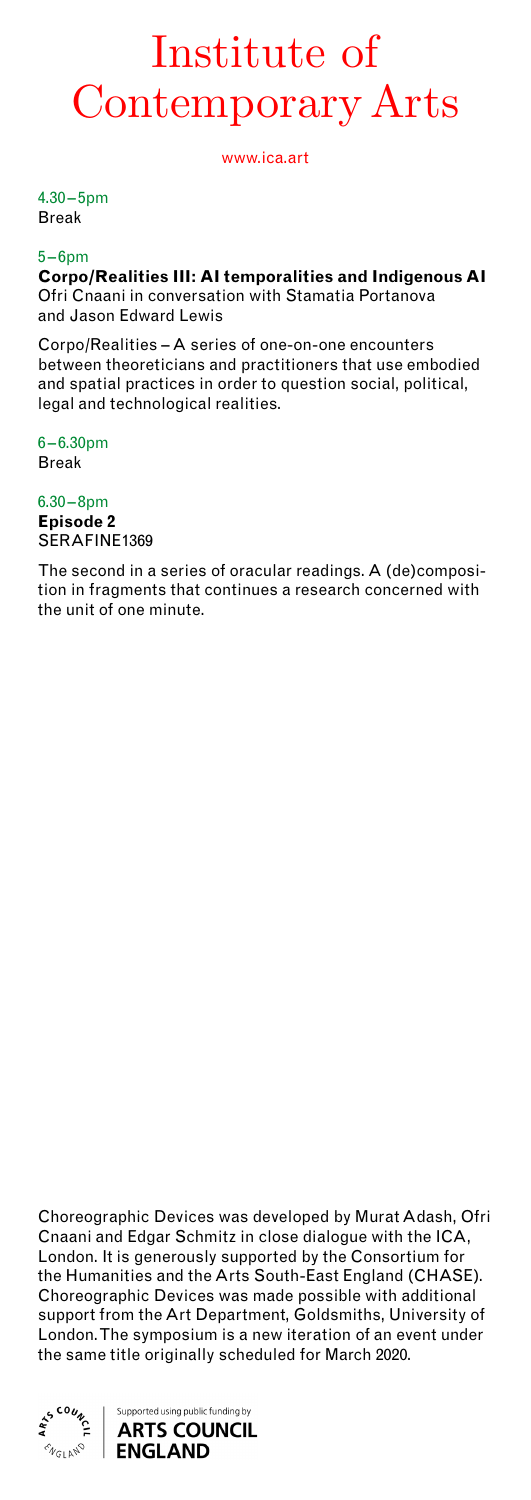# **Biographies**

**Murat Adash** is an artist and researcher working across live performance, moving image, sound, installation and writing. Through a performance- and movement-based practice, Murat creates choreographies in a range of media that seek to explore the ephemeral nature of physical boundaries – particularly regarding the dynamic edges between bodies and the spaces in which they come together. Beyond the idea of animal or insect mimicry, Murat has been developing a performative research body that rethinks the phenomenon of camouflage as a spatial act, a process through which the self is negotiated in and through space – processes that are intrinsic to choreography as well.

**Edwina Ashton** is an artist whose practice includes animation, performance, drawing, sculpture and installation. Renowned for her interest in animals, zoology and our perceptions of nature, she uses invented creatures to explore awkward sensations and social relations.

**soap bubble** is a complex mathematical problem. It is an extremely thin film of soapy water enclosing air that forms a hollow sphere with an iridescent surface. Soap bubbles usually last for only a few seconds before bursting, either on their own or on contact with another object. They are often used for children's enjoyment, but they are also used in artistic performances. Assembling several bubbles results in foam.

**D. Graham Burnett** is based in New York City. He trained in the History and Philosophy of Science at Cambridge, and works at the intersection of historical inquiry and artistic practice. Recent projects include: *Twelve Theses on Attention* (Princeton, 2022) with Stevie Knauss and the Friends of Attention, with whom he often collaborates; and *In Search of the Third Bird* (Strange Attractor, 2021), an ESTAR(SER) publication.

**Ofri Cnaani** is an artist, currently living in London. She works in time-based media, performances, and installations. Cnaani is an associate lecturer at the Visual Cultures Department, Goldsmiths, University of London. Her work appeared at Tate Britain, UK; Venice Architecture Biennial; Metropolitan Museum of Art, NYC; Inhotim Institute, Brazil; PS1/MoMA, NYC; BMW Guggenheim Lab, NYC; Kunsthalle Wien, Vienna.

**Augusto Corrieri** is a writer and performance maker focusing on questions of ecology and perception. His book *In Place Of a Show: What Happens Inside Theatres When Nothing Is Happening* (2016) is published by Bloomsbury Methuen Drama. He also presents sleightof-hand magic performances under the pseudonym Vincent Gambini.

**Lou Forster** was born in Paris in 1988. Since 2010, he operates as curator and art historian at the intersection of dance, research and critical theory. He is currently writing his PhD on choreographer Lucinda Childs at the EHESS and is doctoral fellow of the National Institute of Art History. With Lenio Kaklea, they created the platform and co-published *Practical Encyclopædia. Detours.* 

**keyon gaskin** prefers not to contextualize with their credentials.

**Martin Hargreaves** is a dramaturg, writer, and performer and his interests vacillate between boredom and hysteria. His research areas connect around performativity and include the recent histories of contemporary dance, queering practices and camp misunderstandings. He is a visiting lecturer at Stockholm University of the Arts and the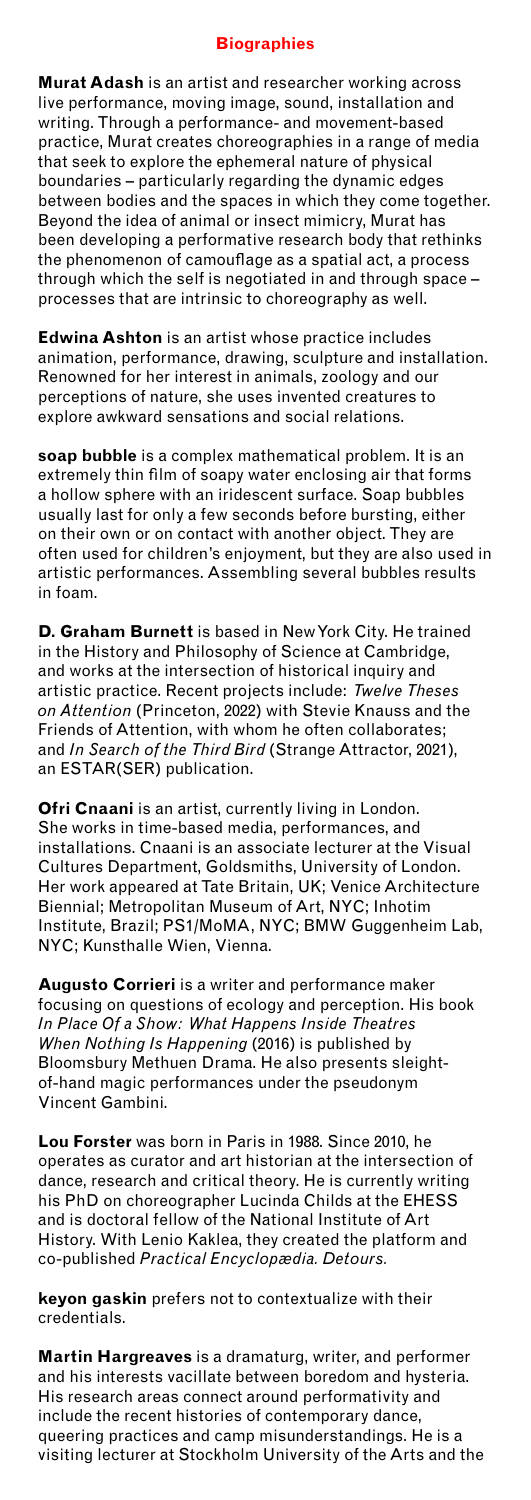Contemporary Dance School. Director of Research and Postgraduate courses at London

**Vlatka Horvat** is an artist working across sculpture, installation, collage, photography and video, as well as writing and performance. Reconfiguring space and social relations at play in it, her projects often rework the precarious relationship between bodies, objects, materials, the built environment and landscape.

**Critical Interruptions** is a Serbo-Romanian immigrant cooperative, founded by Diana Damian Martin and Bojana Janković. Collectively, they talk, perform, write and think about migration, borders, internationalism and Eastern European identities and diasporic cultures.

**Lenio Kaklea** is a Greek dancer, choreographer, director and writer based in Paris. Her practice is informed by feminism, psychoanalysis and institutional critic and investigates intersections between dance and critical theory. Her stage and site specific works have been presented among other at Pompidou Center, Bourse de Commerce-Pinault Collection, Lafayettes Anticipations, Jeu de Paume, ImPulsTanz International festival, Milan Triennale and Athens Festival.

Raised on Giabal and Jarowair land in Toowoomba, 'Australia', **Sarah Keenan** is a Reader in Law at Birkbeck School of Law. Her work sits at the intersection of legal and political thought, geography, feminist theory and postcolonial studies. Her monography *Subversive Property: Law and the Production of Spaces of Belonging* was published in 2014.

**André Lepecki** is a Full Professor and Chairperson at the Department of Performance Studies, NYU. He curated festivals and projects for HKW-Berlin, MoMA-Warsaw, MoMA PS1, the Hayward Gallery, Haus der Kunst-Munich, Sydney Biennial 2016, among others. Author of *Exhausting Dance* (published in thirteen languages) and *Singularities: dance in the age of performance*.

**Jason Edward Lewis** is a digital media theorist, poet, and software designer. He is the University Research Chair in Computational Media and the Indigenous Future Imaginary as well Professor of Computation Arts at Concordia University. Lewis directs the Initiative for Indigenous Futures, and co-directs the Indigenous Futures Research Centre, the Indigenous Protocol and AI Workshops, the Aboriginal Territories in Cyberspace research network, and the Skins Workshops on Aboriginal Storytelling and Video Game Design.

**Raimundas Malašauskas** has co-written an opera libretto, co-produced a television show, served as an agent for dOCUMENTA (13), curated *oO*, the Lithuanian and Cyprus pavilions at the 55th Venice Biennale, and kept occurring under hypnosis.

**Tavi Meraud** (x/he, x/him) is an artist whose practice most often unfolds between performance and installation, drawing from a wide range of materials, but always developing around questions of thresholds of perception, of articulation and recognition. This way of creating is part of the larger context of x/his research on iridescence. X/he is currently working on a new body of work focused on the idea of 'to iridesce,' to come into being through constantly shifting encounters, across sensorial twinkles and affective densities.

**Samaneh Moafi** is Senior Researcher at Forensic Architecture, Goldsmiths University of London. She provides conceptual oversight across projects and in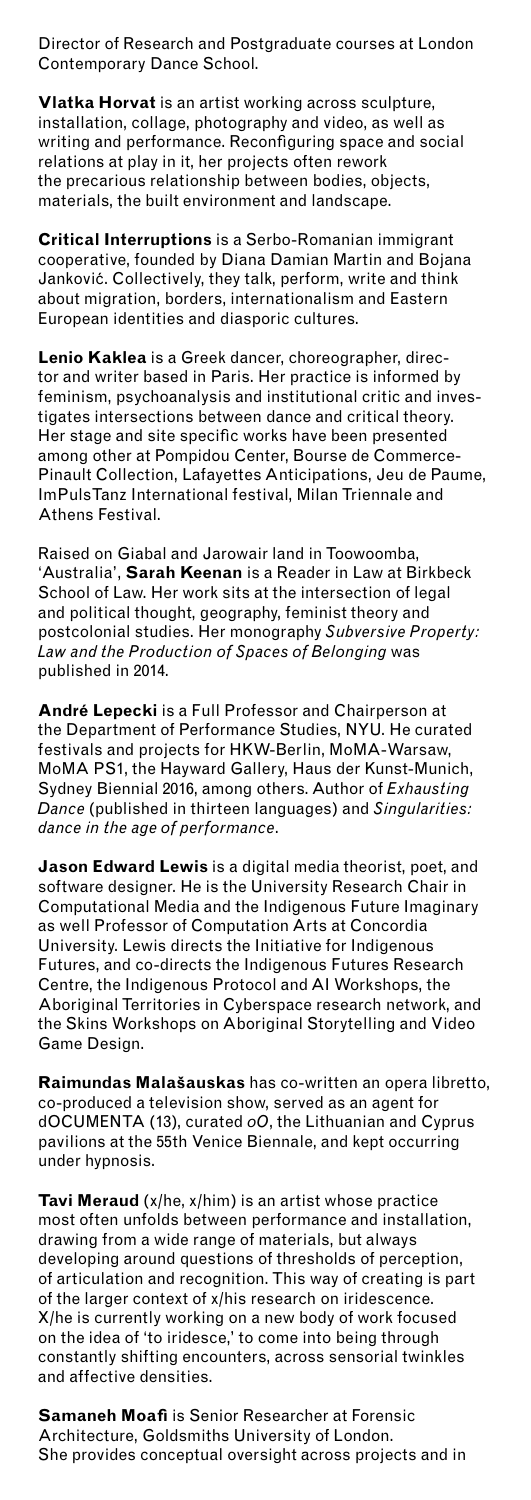CCN), where new investigative techniques are developed particular oversees the Centre for Contemporary Nature for bringing accountability to environmental destruction. She earned her PhD from the Architectural Association (AA) on housing, class and gender in Iran.

**Harun Morrison** is an artist and writer based on the River Lea and Regent's Canal. His forthcoming novel, *The Escape Artist*, will be published by Book Works in 2023. Harun is currently Designer & Researcher in Residence at V&A Dundee.

**Rebecca Moss** is an artist based in Essex and East London. Her practice humorously explores an embodied and feminist relationship with landscape, critically examining heroic narratives. Her work takes the form of site-responsive absurdist videos, performances, sculptures and interventions.

**Sandra Noeth** is a Professor at the Berlin University of the Arts, and an international curator. She specializes in ethical and political perspectives toward body-practice and theory. Her current research focuses questions of bodily integrity and the unequal politics of protection and security of bodies. Publications: *Bodies of Evidence: Ethics, Aesthetics, and Politics of Movement* (2018, with G. Ertem) or *Resilient Bodies, Residual Effects: Artistic Articulations of Borders and Collectivity in Lebanon and Palestine* (2019).

**Lara Pawson** is a writer based in London. Her latest book is *This Is the Place to Be*, a fragmentary memoir. She is currently working on her third book, a hybrid work inspired by objects. Formerly, she worked as a journalist for the BBC World Service in Angola, Ivory Coast and Mali. Her writing has been published widely.

**Daniela Perazzo** is a dance and performance theorist whose research interrogates the intersections of the aesthetic and the political in contemporary choreography. Her writing has appeared in *Performance Philosophy*, *Dance Research Journal*, *Performance Research*, *Choreographic Practices* and *Contemporary Theatre Review*, among other publications. Her monograph *Jonathan Burrows: Towards a Minor Dance* was published by Palgrave in 2019. She is senior lecturer in dance at Kingston University London and long-time collaborator of Triennale Milano Teatro.

**Stamatia Portanova** is a Research Fellow at the Università di Napoli 'L'Orientale'. Her research focuses on digital culture and philosophy. She is the author of *Moving without a Body. Digital Philosophy and Choreographic Thoughts* (MIT Press), and of *Whose Time Is It? Asocial Robots, Syncholonialism, and Artificial Chronological Intelligence*  (Sternberg Press).

**Filipa Ramos**, PhD, is a Lisbon-born writer and curator whose research looks at human's engagement with animals in the context of art. She is Head of Contemporary Art of the city of Porto, Portugal, and Curator of Art Basel Film. She is Lecturer at the Arts Institute of Basel. She curates The Shape of a Circle in the Mind of a Fish with Lucia Pietroiusti for the Serpentine Galleries.

**Irit Rogoff** is a writer, educator, curator and organizer. She is a Professor of Visual Cultures at Goldsmiths, University of London, a department she founded in 2002. Rogoff works at the meeting ground between contemporary practices, politics and philosophy. She has published on geography and globalisation, participation and epistemic invention in contemporary arts. Her current work is on new practices of knowledge production and their impact on modes of research, under the title of 'Becoming Research' (forthcoming).